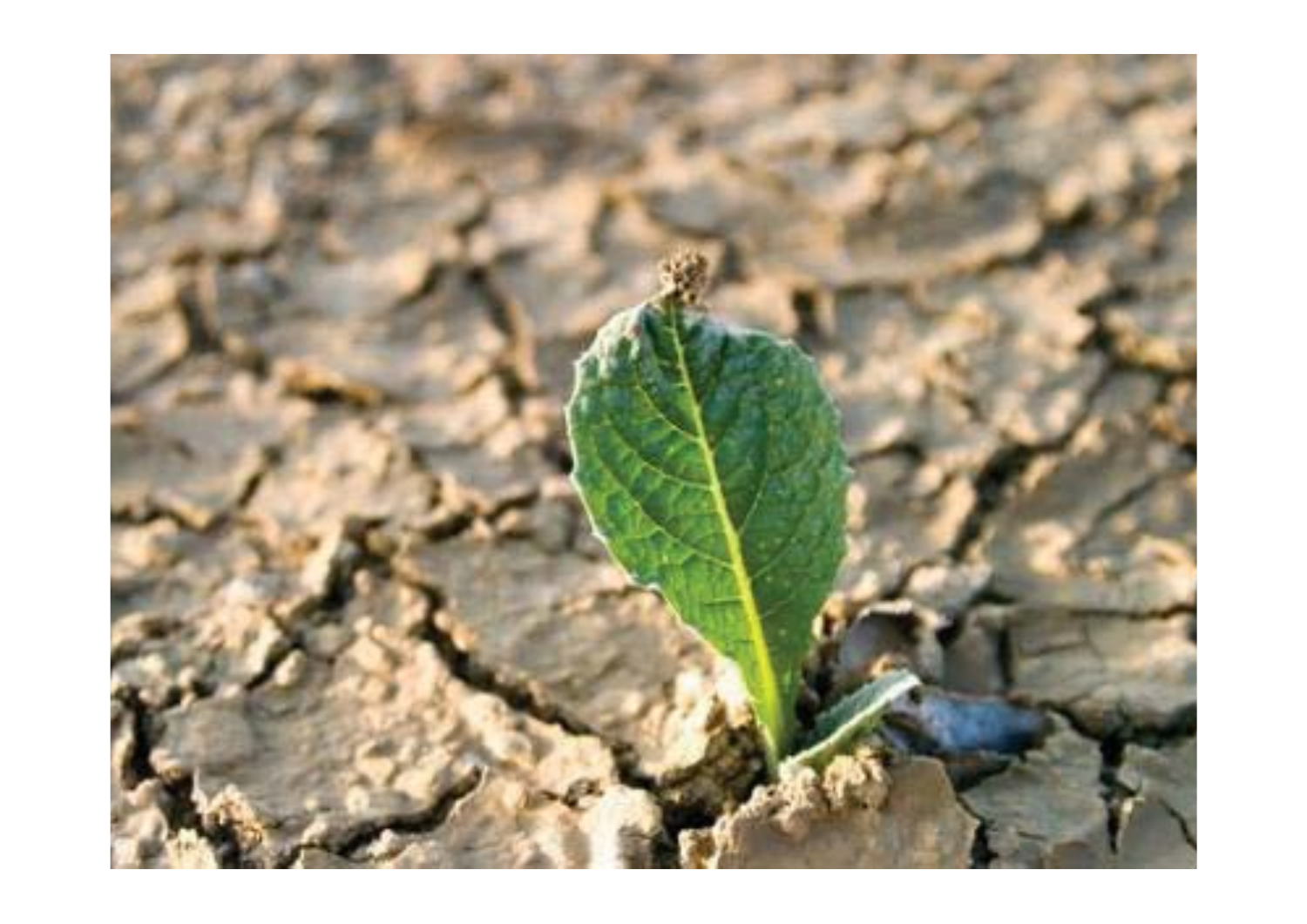# **Green shoots of change**

#### The NEFC 2005-**2009 Provincial Expenditure Review**



**National Economic and Fiscal CommissionPapua New Guinea**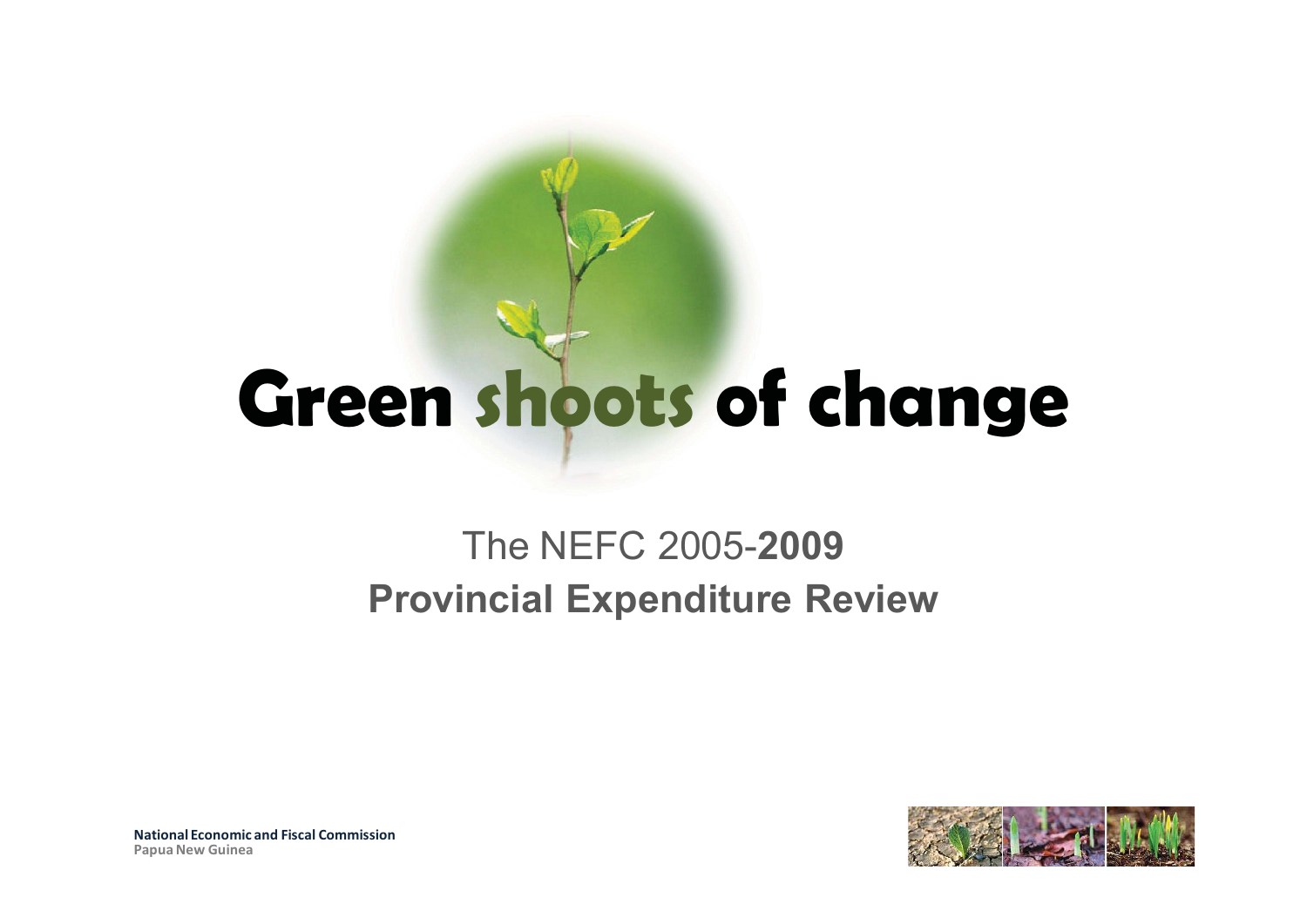# *What we mean by Green Shoots of Change*

**PER 2009** reviews the revenue and expenditure patterns in the first year of the intergovernmental financing reforms.

We're looking for early signs. What can we see?

*Green shoots of change*

- the reforms are having an impact
- more money is reaching the priority areas

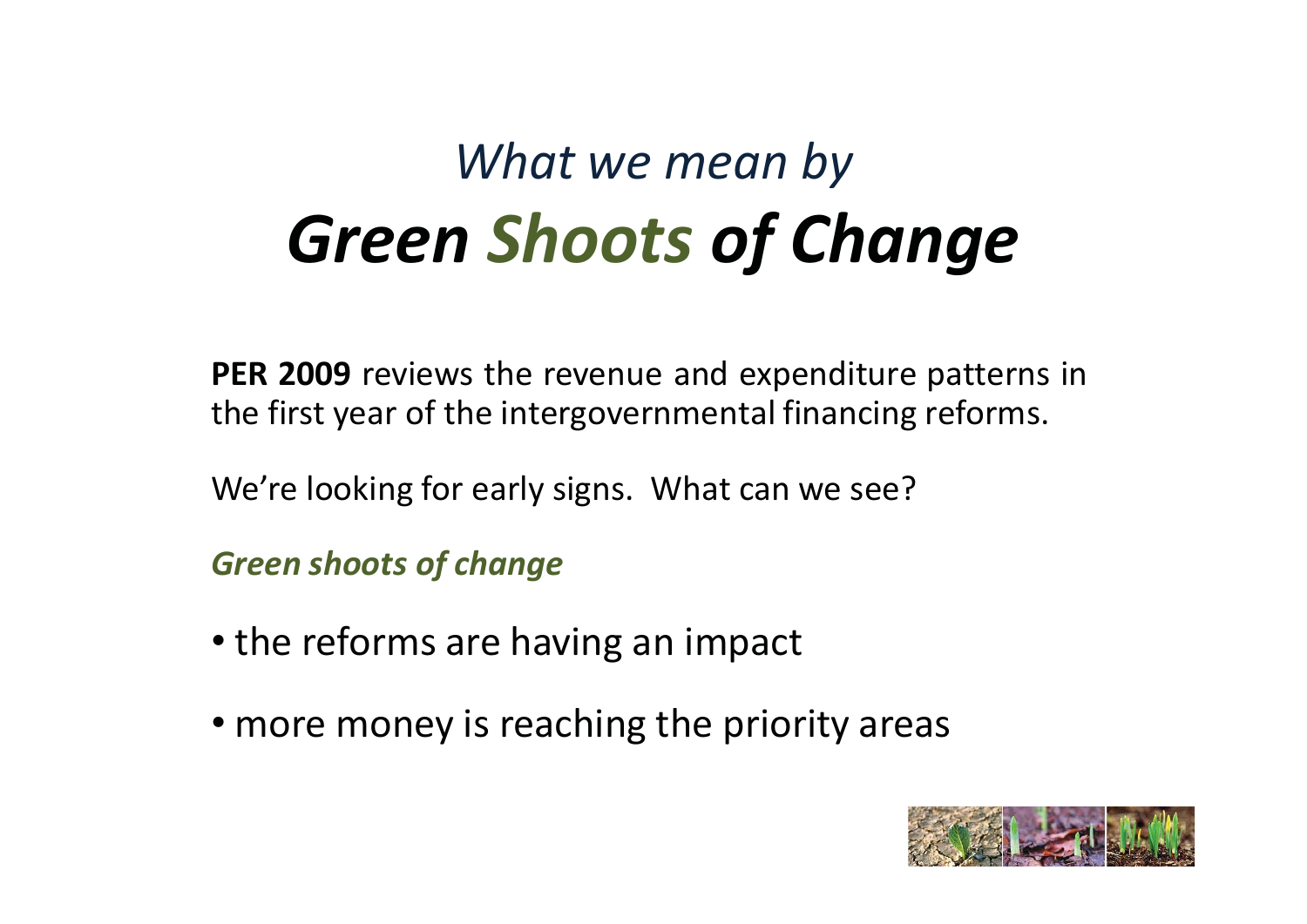### **RIGFA – is it working?**

- 1. Grants were spent on the purposes intended
	- – The function grants in health, education and infrastructure maintenance generally in keeping with intention of grants.
- *2. The increased funding reached provinces that needed it most*
	- – The fiscal capacity of the six lowest funded provinces went from an average of 30% in 2008 to 45% in 2009.

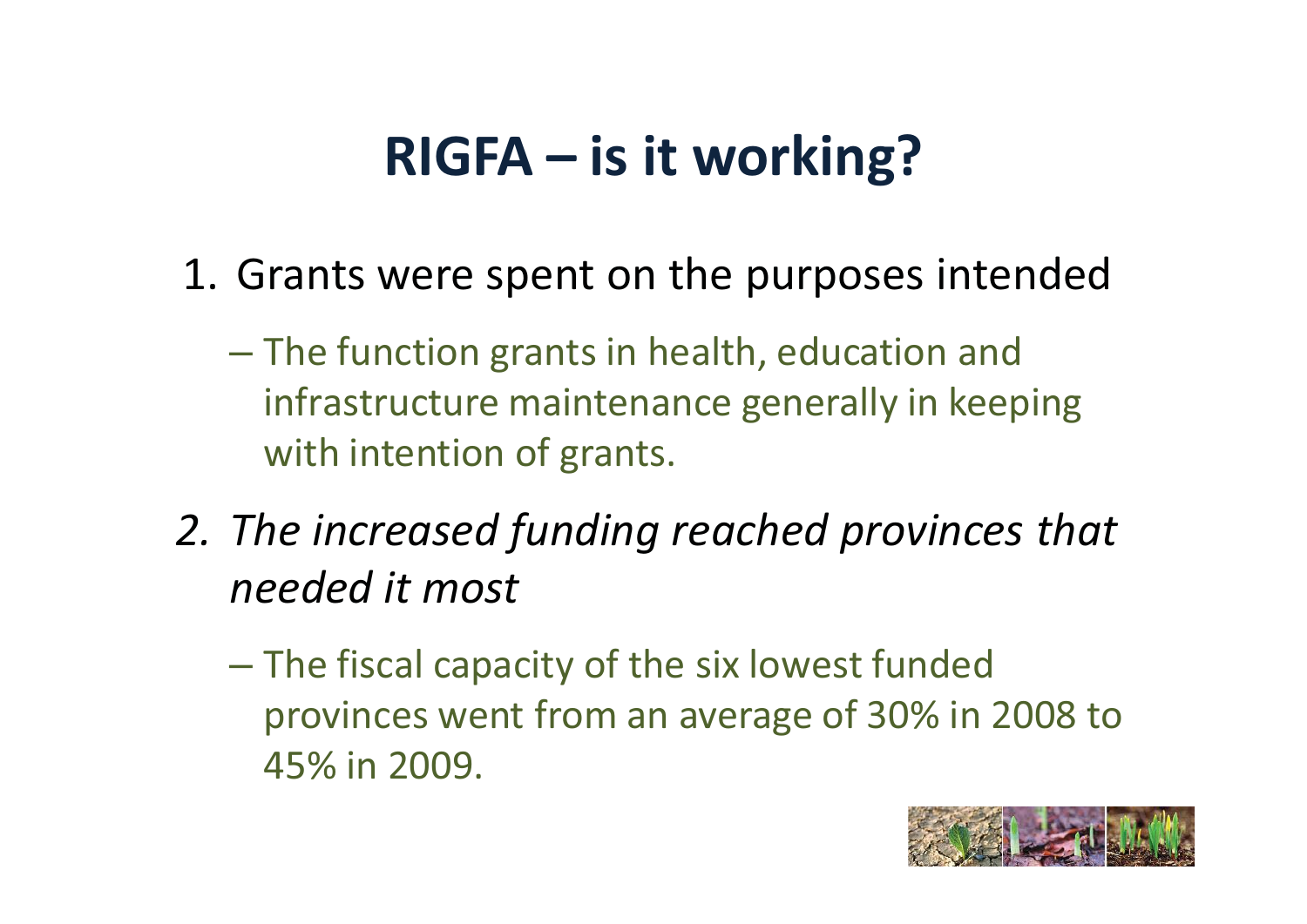### **RIGFA – is it working?**

- *3. The increased funding went to MTDS sectors*
	- These increases were targeted at basic education, rural health, transport infrastructure maintenance and primary production.
- *4. There was evidence of spending on Minimum Priority Activities (MPAs)*
	- The expenditure levels on MTDS sectors in 2009 are considerably higher (32%) than 2008
	- The Provinces have become more sensitised to the MPAs

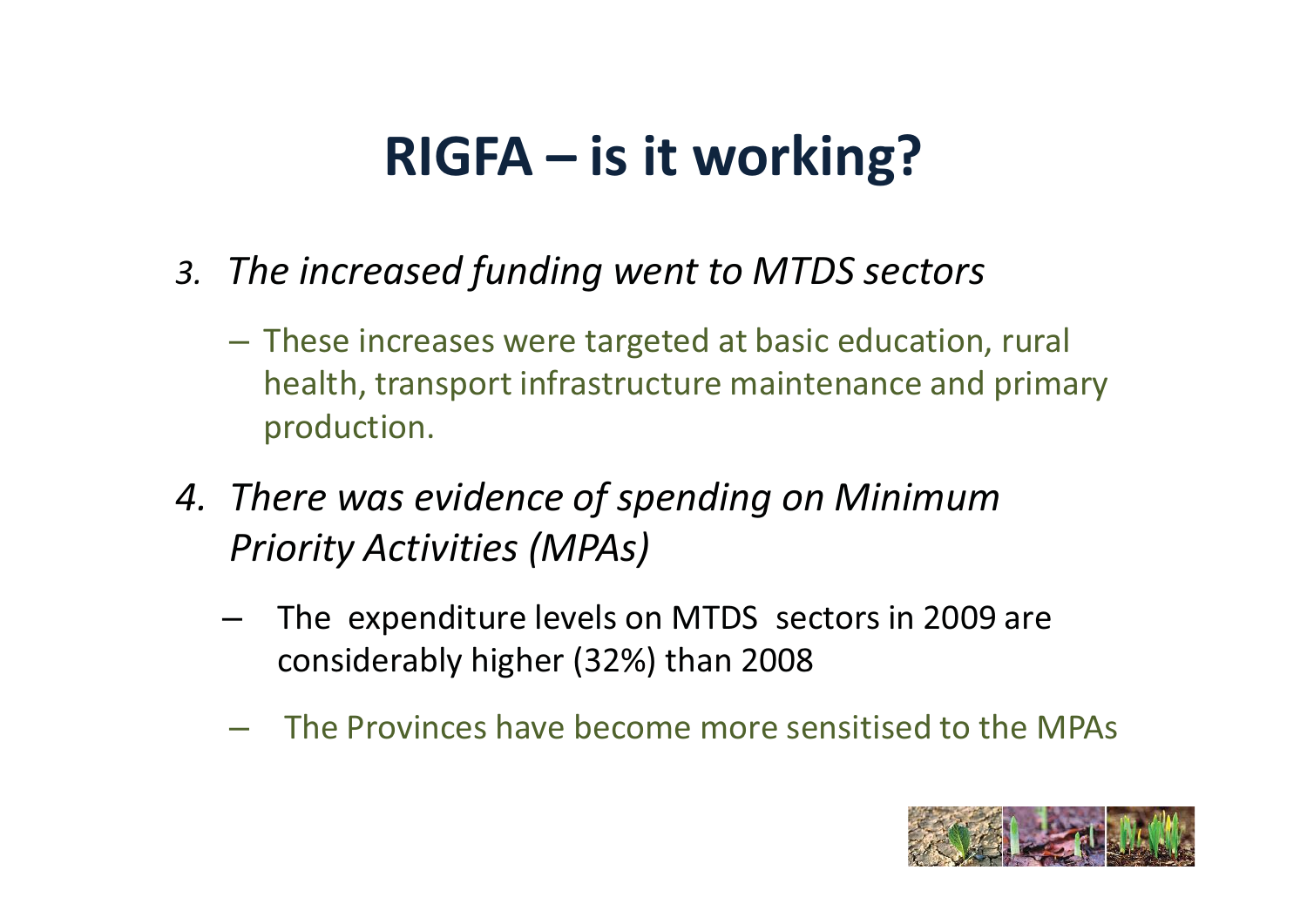### **Improved Fiscal Capacity**

### The 6 provinces with the lowest fiscal capacity went from 30% in 2008 to 45% in 2009

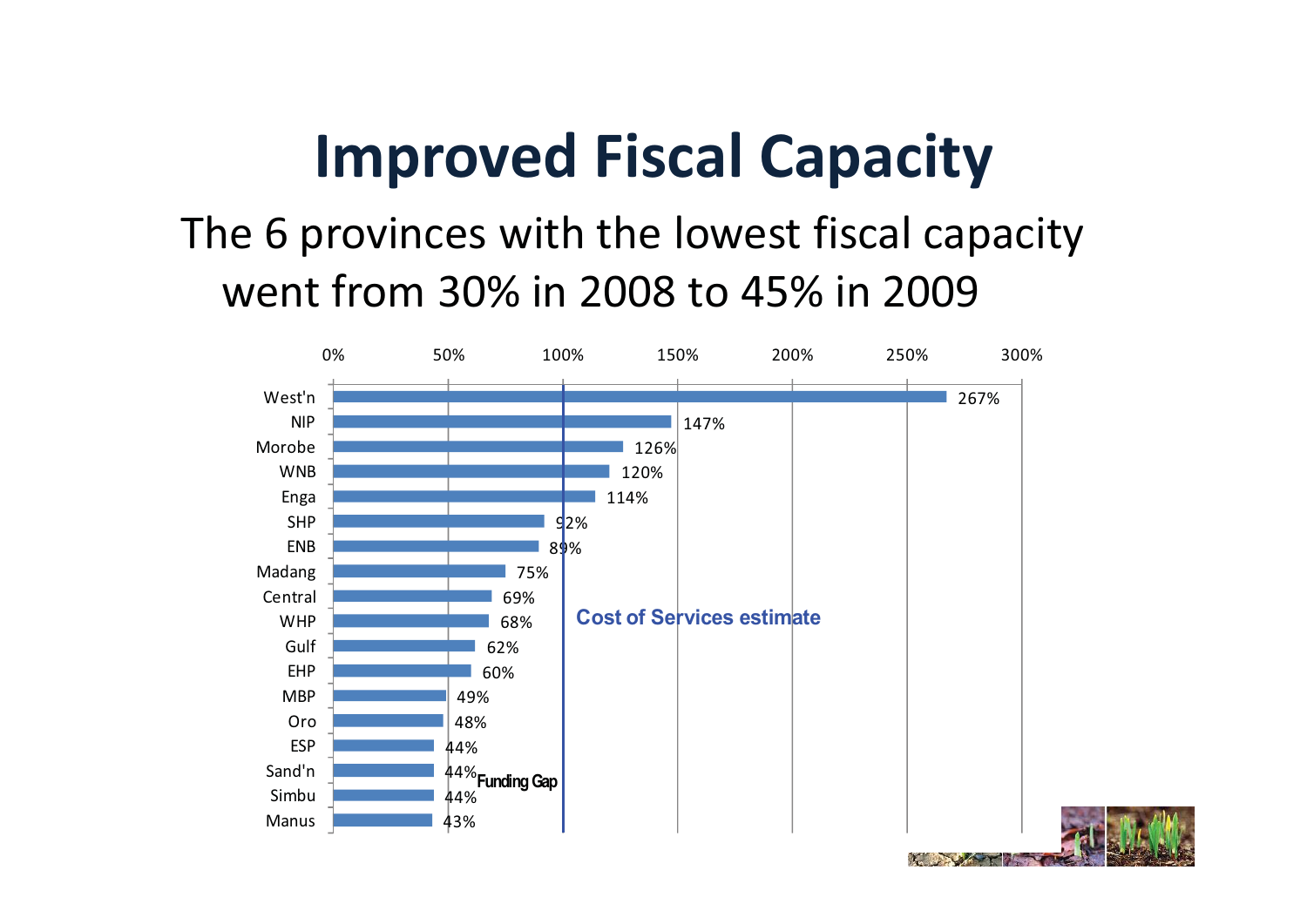### **Spending versus Cost of Services**

### **Was money spent on service delivery?**

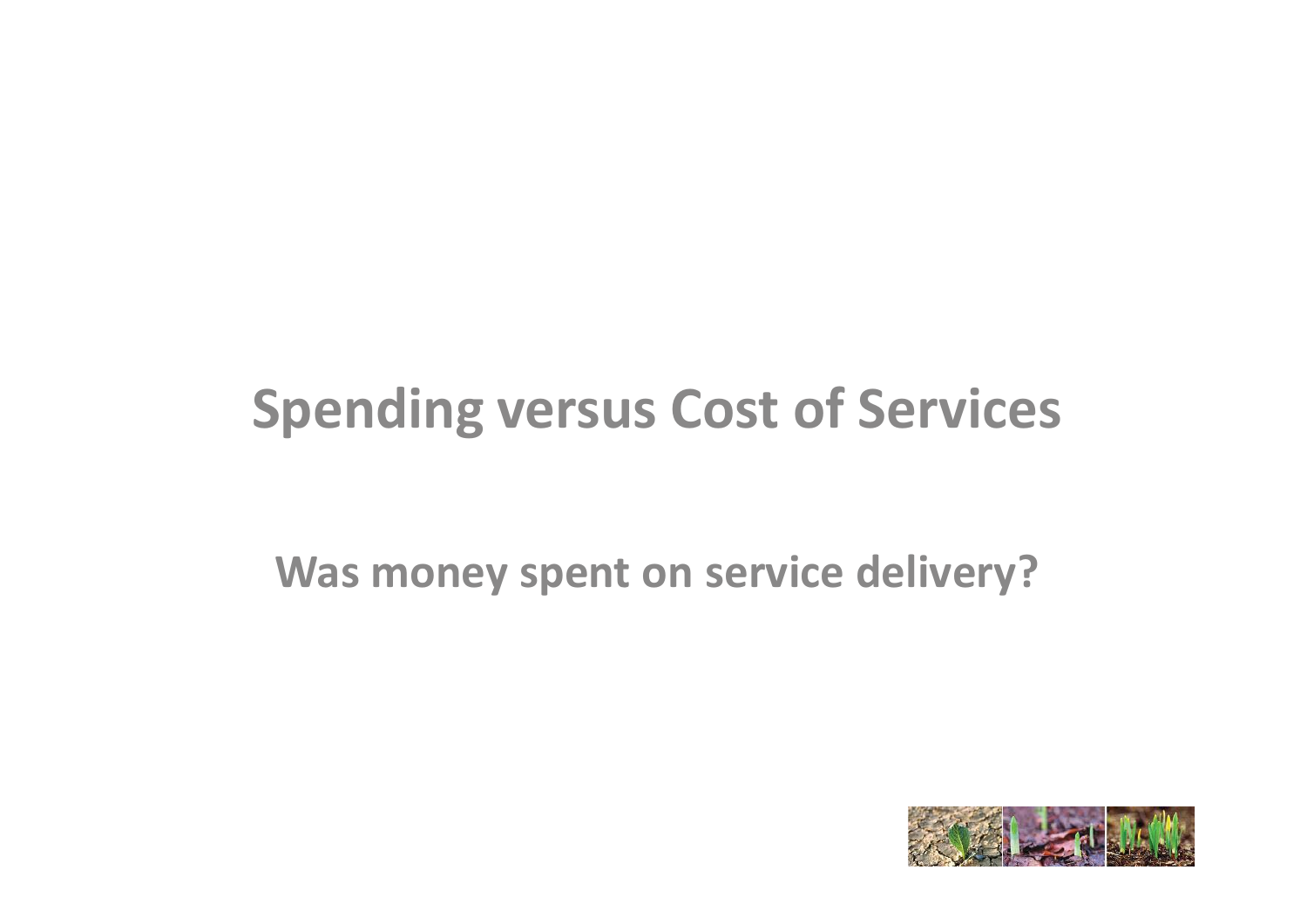### **RIGFA supports priority sectors**

**MTDS expenditure 2005-2009**

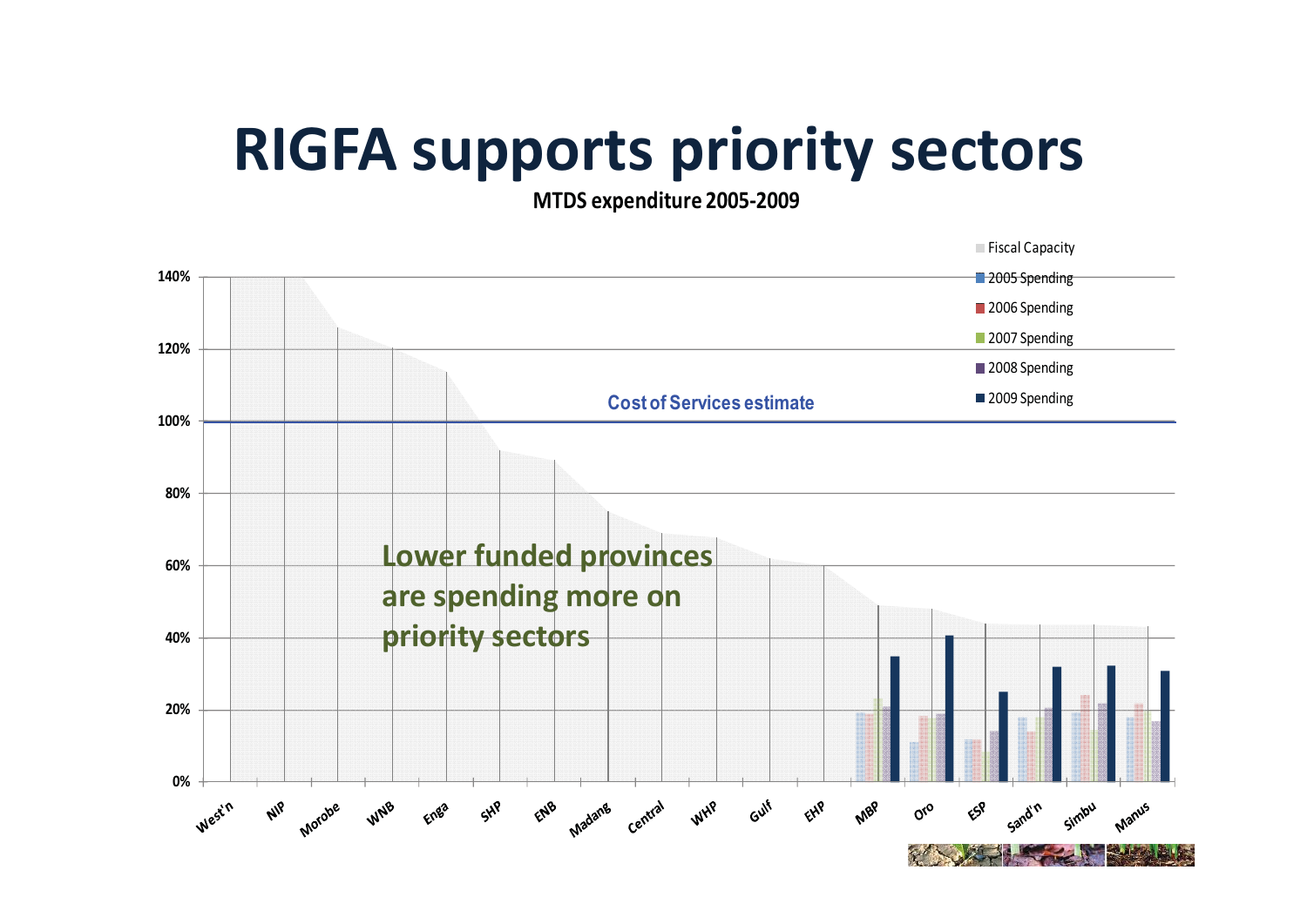### **Spending in MTDS**



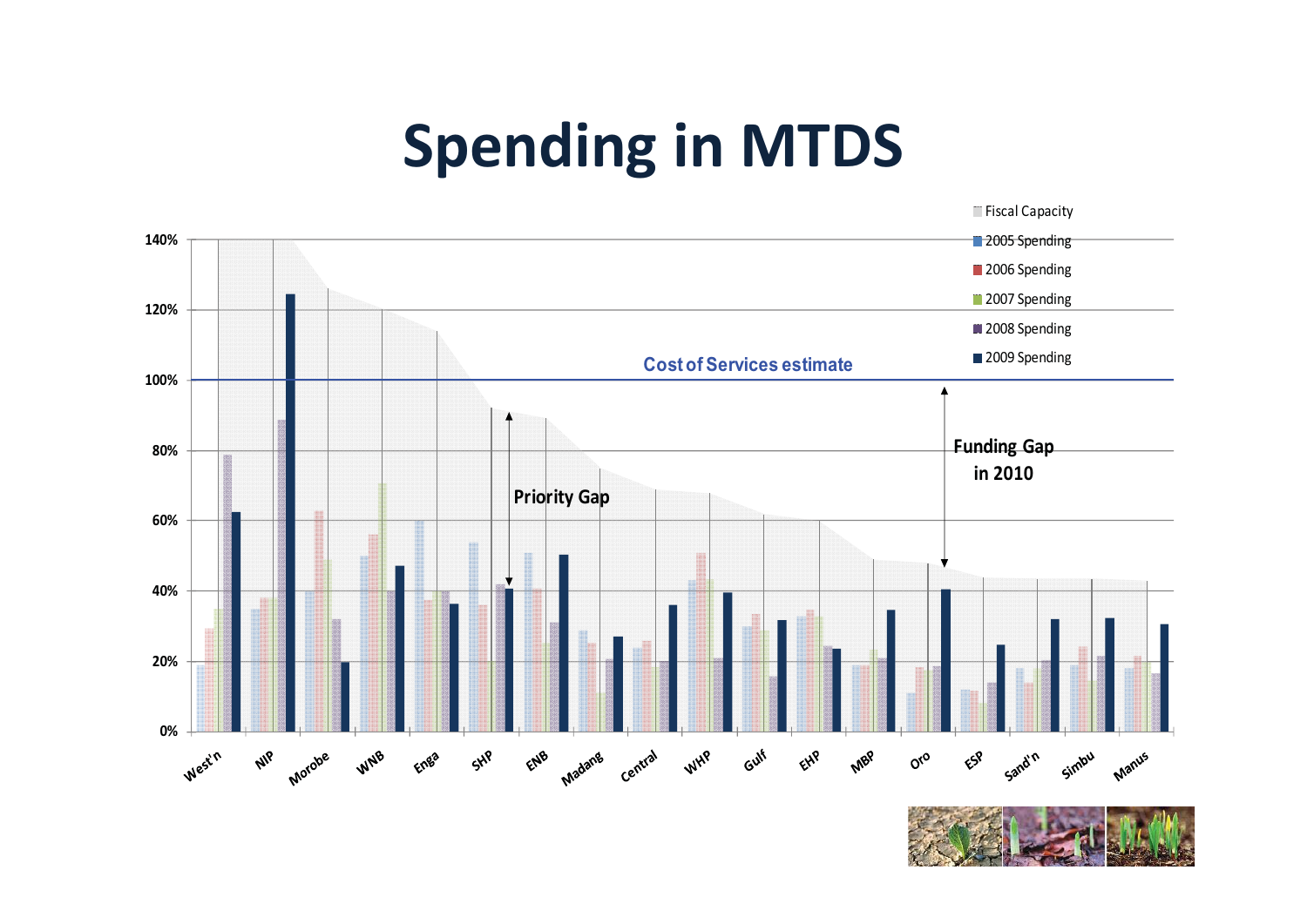### **Education Sector**

- • Recurrent spending in education has increased by K9 million with most provinces (14) spending more.
- • Spending by the seven lowest funded provinces increasing from 30% in 2008 (of what is needed) to 40% in 2009.
- $\bullet$ Education remains the best supported MTDS sector



#### **Education Spending**

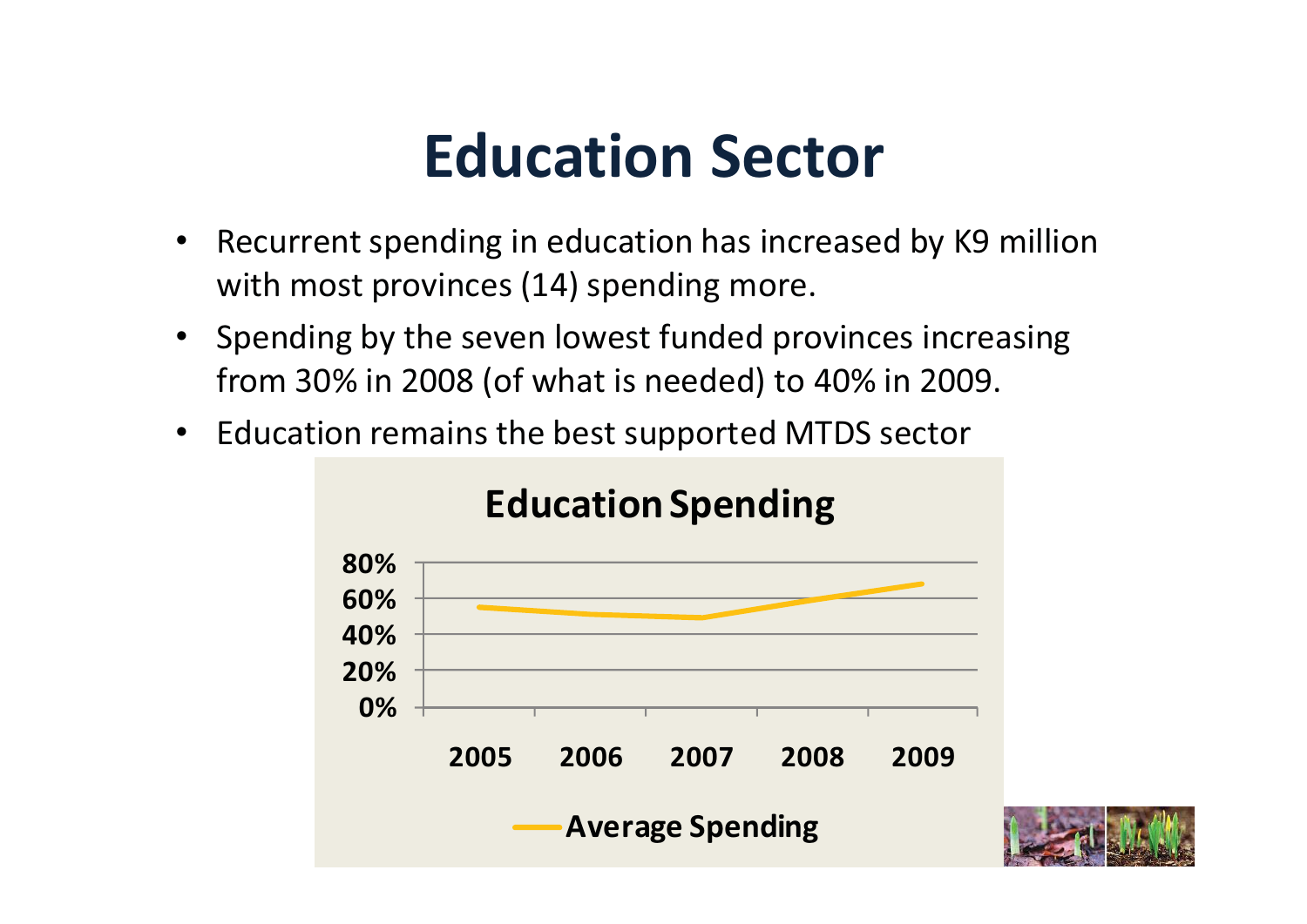### **Health Sector**

- •Health continues to be the lowest funded MTDS
- • However overall spending increasing by K12.6 million and spending from HSIP remained strong – and is a key source of funds for many provinces.



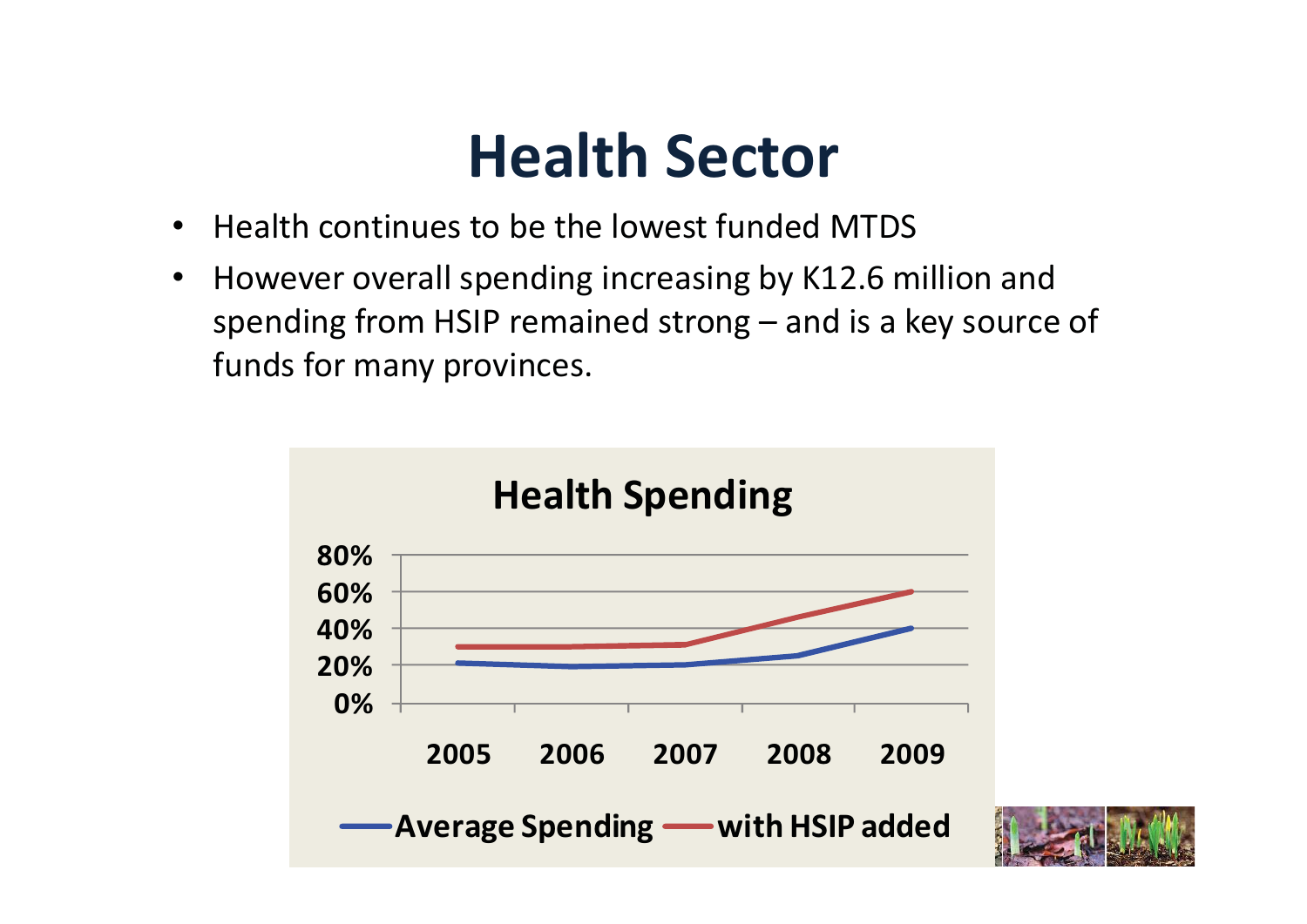### **More health spending for the first time!**

**Health Expenditure for the five years 2005 to 2009**



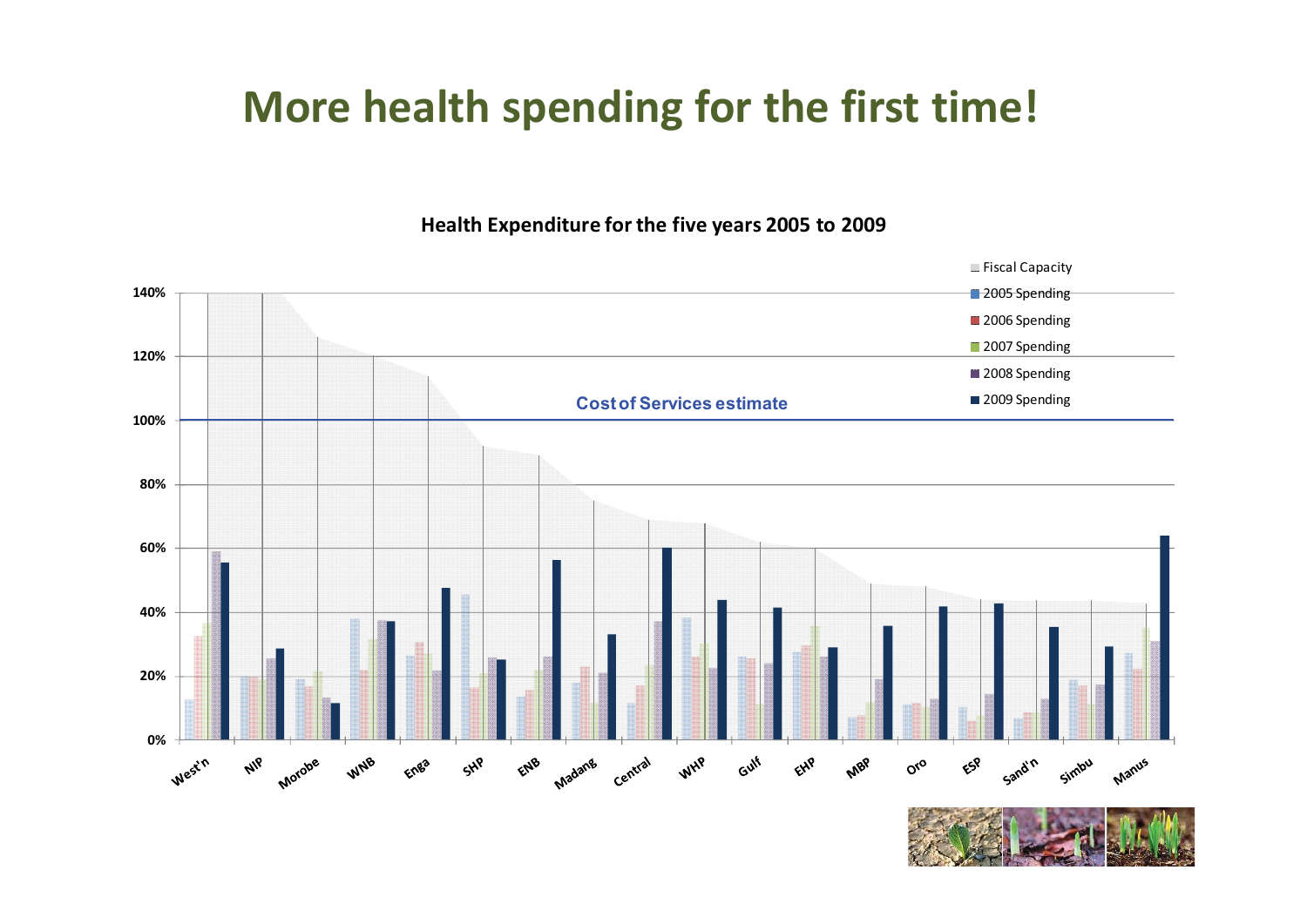### **Transport Infrastructure Sector**

• Slight increase in routine maintenance of K12.8 million in 2009, following declines in 2007 and 2008.



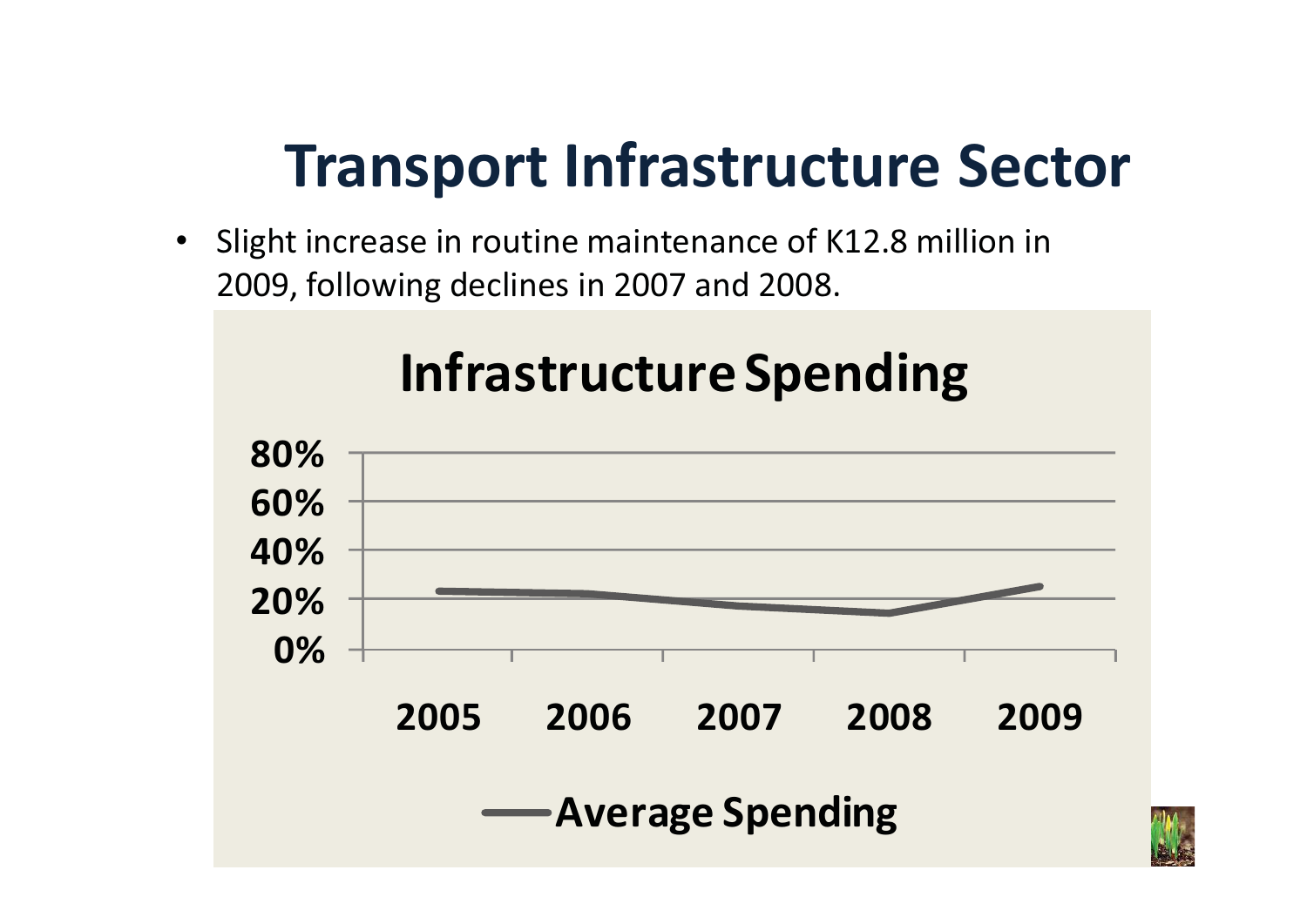### **Administration**

- •Still extremely high relative to service delivery
- •Slight decrease in 2009
- • Progress with reduced spending from unspecified arrears votes, from K28m...K11m...**K6m**

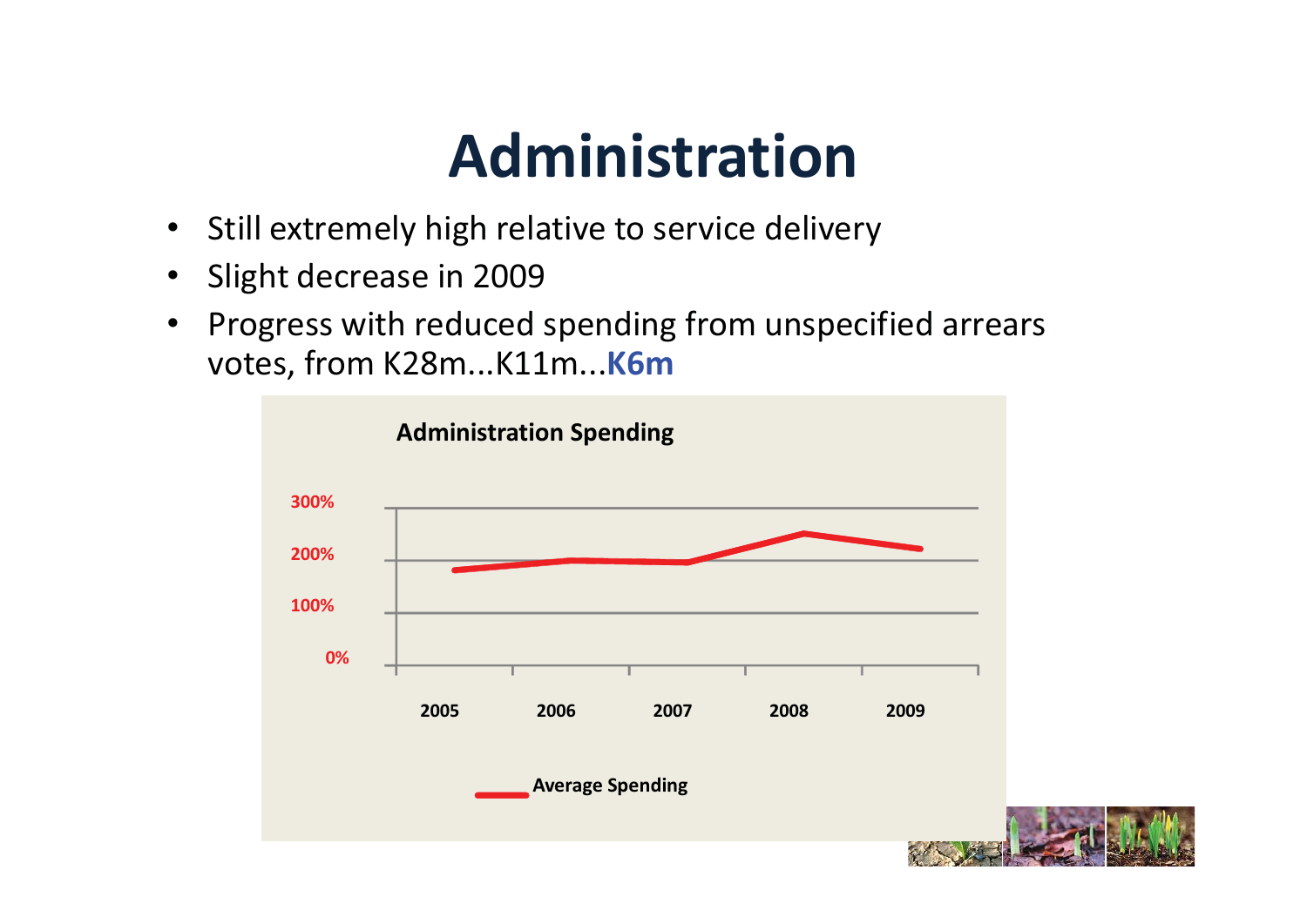Fiscal Indicators: Measuring how well we are managing our resources with the objective of improving front-line service delivery

### **THE SCORECARD**

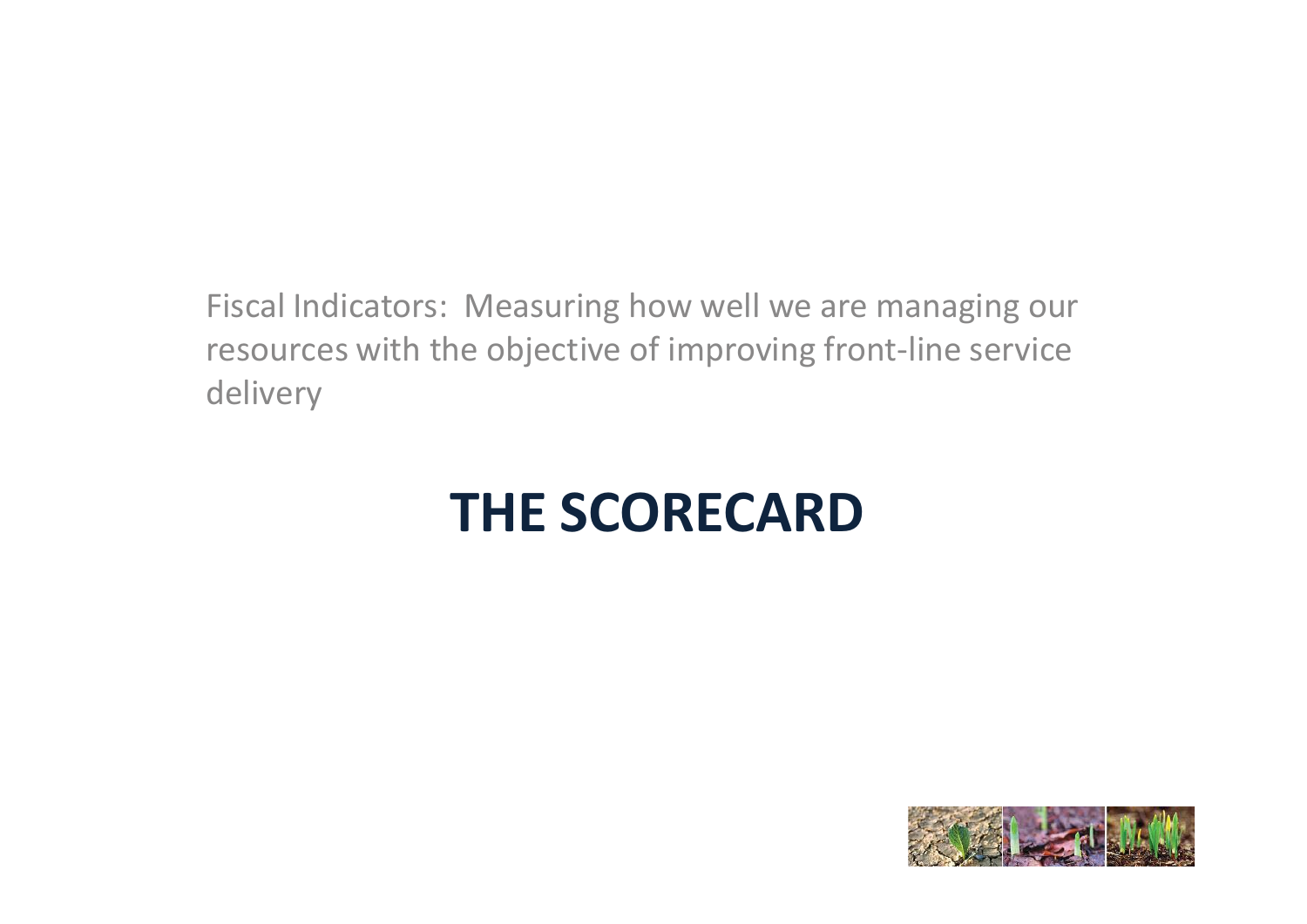### **The Scorecard – focusing on spending that supports service delivery**

**Criteria:** there are 25 measures which include

- The amount spent on priority sectors
- Equity (or fairness) of spending across priority sectors
- The use of internal revenue to support priority sectors & activities
- The utilisation of function grants
	- The amount unspent
	- Ensuring the spending is on the right things
- Late spending

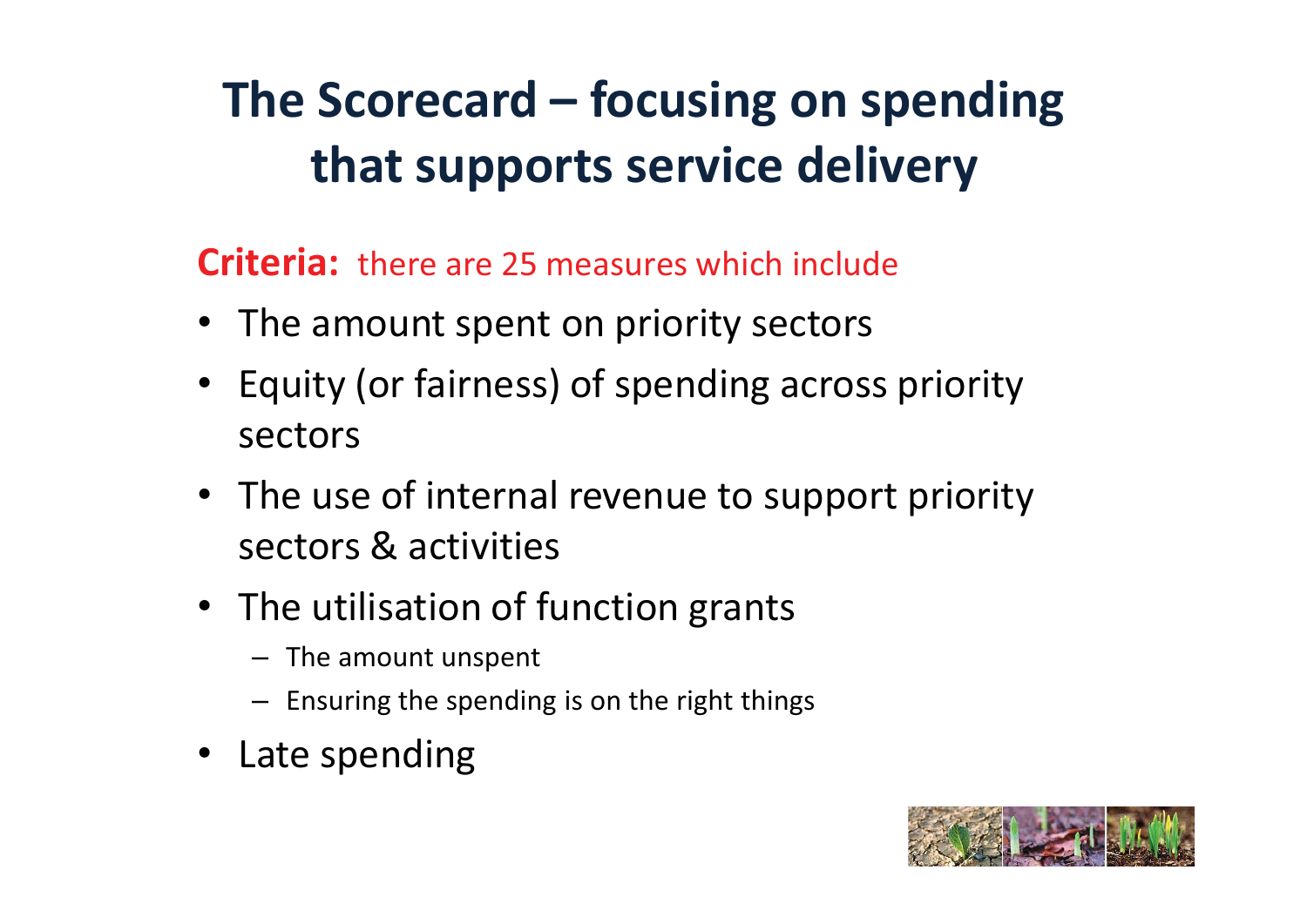### STRATEGIES FOR STRONGER GROWTH

### **WHERE TO FROM HERE?**

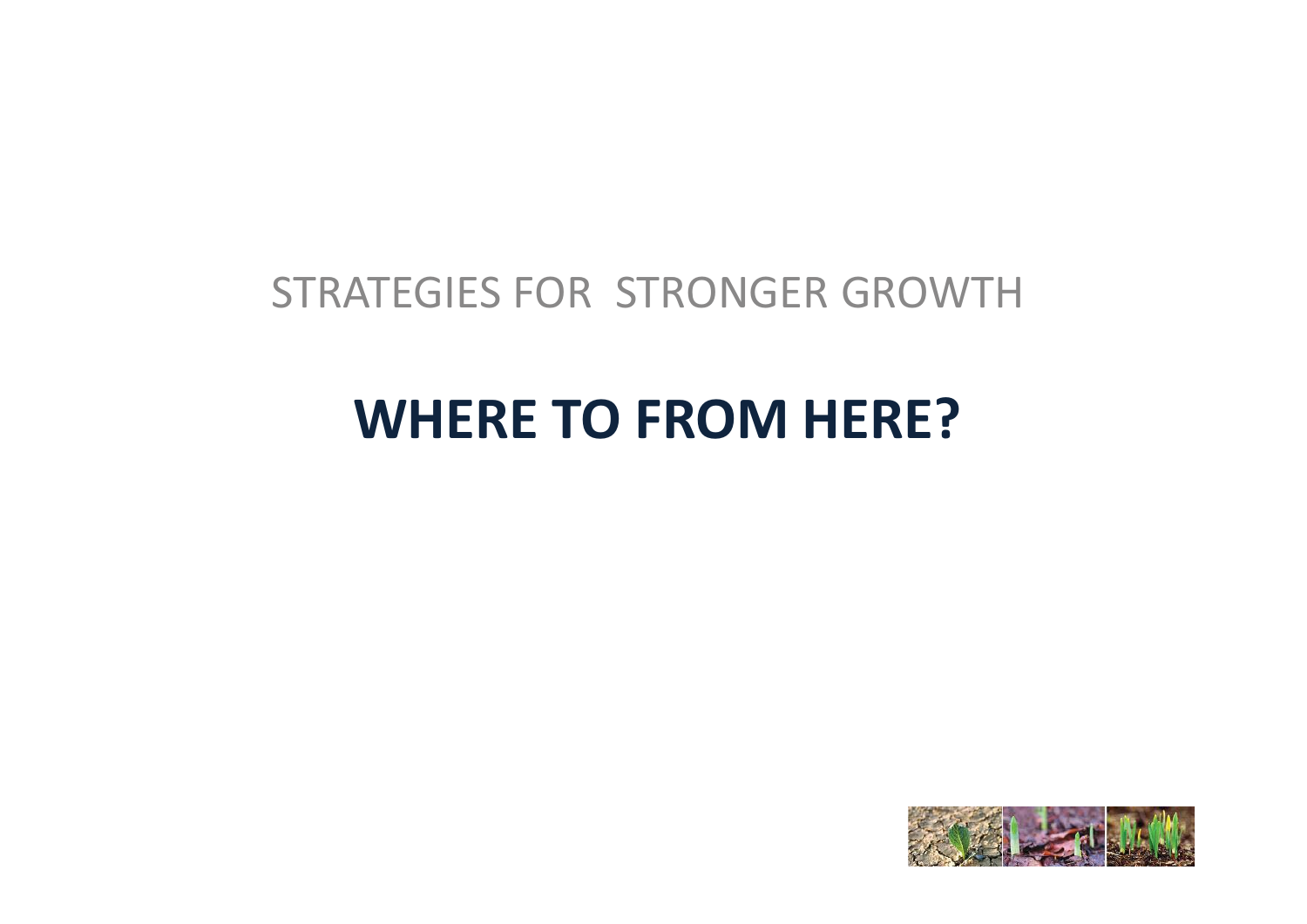## **Consideration for Future Change**

#### • **Timely and Even Spending**

Spend more evenly during the year and not a large proportion in the fourth quarter - this demonstrates better planning and expenditure management

•**District Data** 

> District Treasuries to acquit function grant transfers from provinces

– Design a form of data transfer, especially between districts and provinces, that enables district expenditure to be reported more easily, regularly and reliably

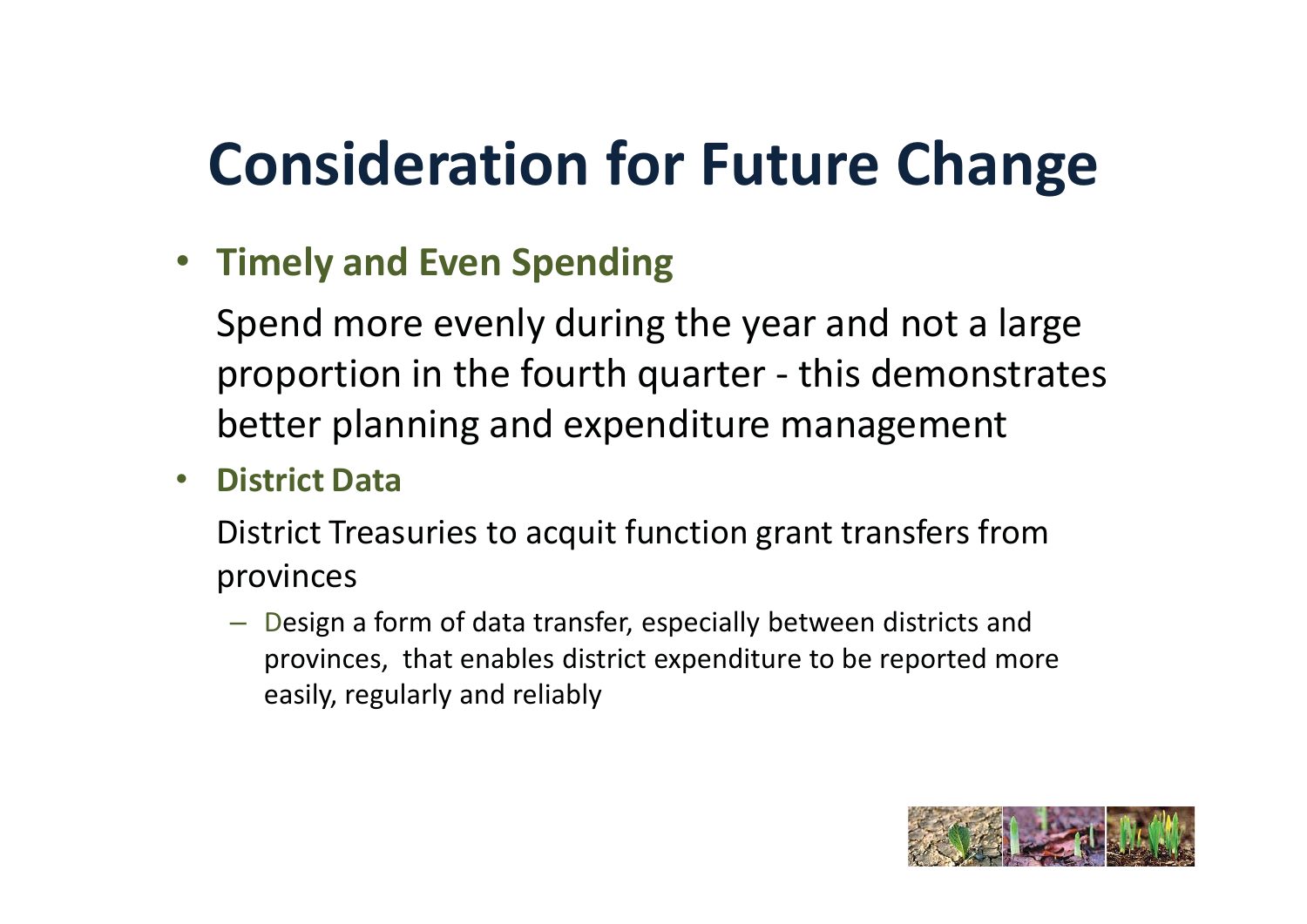### **Consideration for Future Change**

• **Cost and funding implications of policy decisions The thin blue line** is the cost we estimate to deliver essential services.

In 2010 an administrative decision increased per diems from K80 to K200 - this increased the cost of essential services by at least **K55 million or** 12%

- **The cost and source of funding should be an integral part of all policy proposals upfront**

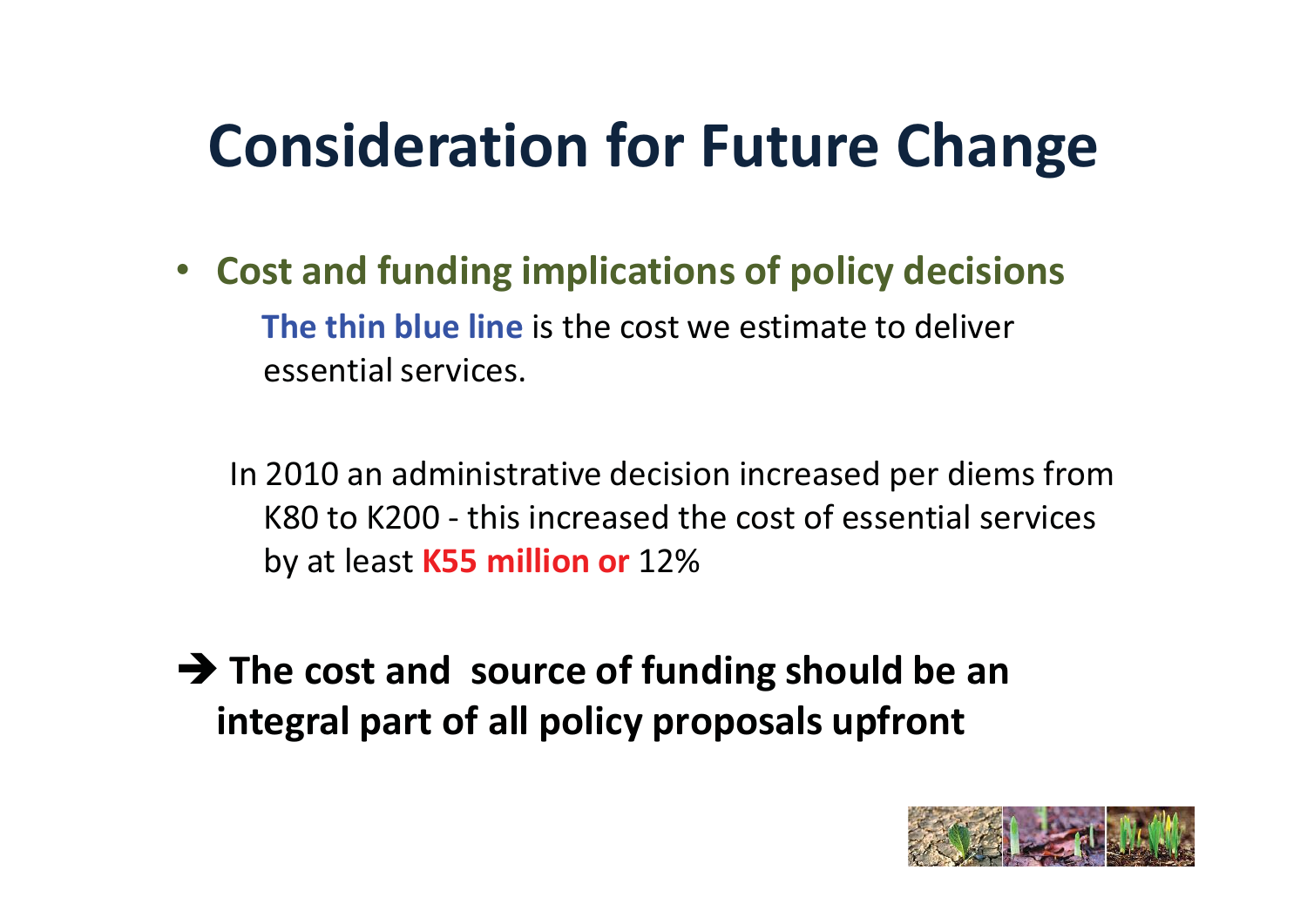## **Consideration for Future Change**

#### •**Transport infrastructure maintenance**

- The current spending on maintenance is woefully inadequate compared to the actual cost
- More own source revenue must be spent on maintenance
- Regular funding of infrastructure maintenance will reduce rehabilitation and capital project costs
- • **Narrowing the Priority Gap** 
	- More own source revenue needs to go to funding goods and services in the priority sectors, particularly in resource rich provinces.
- • **Transparency of MPAs** 
	- Clearly label MPAs in the 2011 budget Implement the Activities in each sector - and Report on MPAs in budget reviews